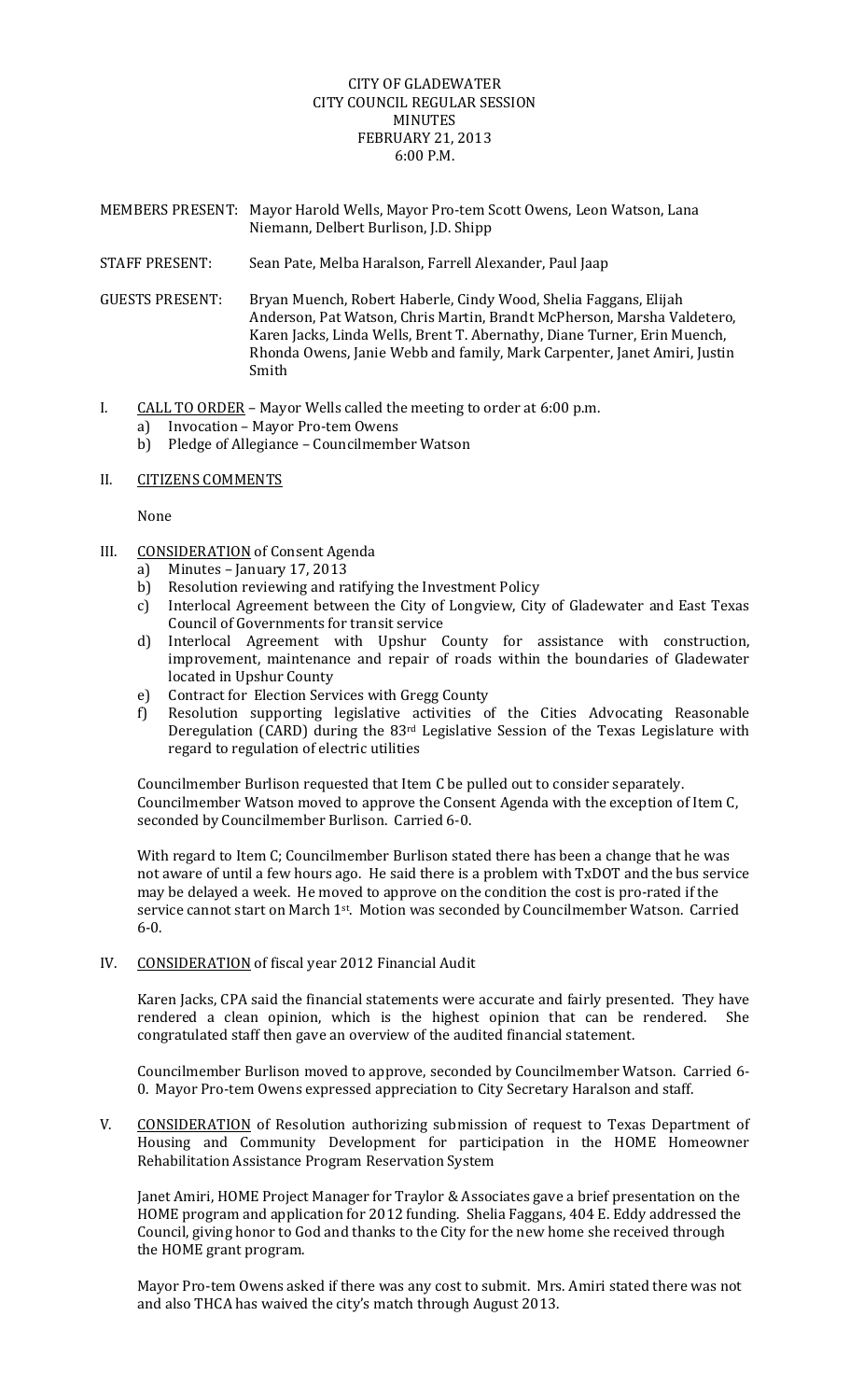Councilmember Watson moved to approve, seconded by Councilmember Shipp. Carried 6‐0.

VI. CONSIDERATION of request to release lien filed October 11, 2011 for demolition of structure at 105 East Broadway

Cindy Wood, 111 PR 3415, Big Sandy stated she has been trying since November 2012 to locate the owners of the above referenced property. She said there are back taxes due from 2010 and there is a demolition lien against the property for \$15,300. She does not believe the property owners have the ability to pay the lien. Ms. Wood said she wants to try to buy the property and open a beauty salon. She is considering whether to have an older building moved (that is currently on Pacific Street and has been closed for 10 years), or build a new one if moving the older building is cost prohibitive.

After lengthy discussion,, Councilmember Niemann moved to deny the request at this time until further information is presented regarding a definitive plan. Motion was seconded by Mayor Pro‐tem Owens. Carried 6‐0.

VII. PUBLIC HEARING regarding a request to re-plat a portion of Lots 6-A and 6-B, Section E-1 of the Lake Gladewater Subdivision

Mayor Wells opened the public hearing at 6:44 p.m.

Brent Abernathy, 1613 E. Lake Drive, explained that about 65' of his driveway encroaches on John Black's property. The property line needs to be adjusted to clear the driveway. Mr. Black is in complete agreement with the request.

With no other public comments, Mayor Wells closed the public hearing at 6:45 p.m.

VIII. CONSIDERATION of request to re-plat a portion of Lots 6-A and 6-B, Section E-1 of the Lake Gladewater Subdivision

Mayor Pro-tem Owens moved to grant the request, seconded by Councilmember Niemann. Carried 6‐0.

IX. CONSIDERATION of request for support for Gladewater/Union Grove Youth Baseball Association

Bryan Muench and Justin Smith, representing the Gladewater Youth Baseball Association asked for the Council's support to maintain and improve Perryman Fields. He said the fencing, lights, concession stands and restrooms all are in desperate need of repair. He said we need a place where kids can play safely and if something isn't done within the next 5 years the fields will not be usable.

Mayor Wells commented that Perryman Field is in better shape than he thought as compared to the pictures (that Mr. Muench provided). City Manager Pate stated the school may be going for bonds in the near future and field improvements may be potentially included. Mayor Protem Owens said we increased the budget this year to \$2,500 for each (youth sports) entity. He said he would like to see us put money into another facility at another location rather than invest a great deal into property we don't own. Councilmember Shipp reiterated that funds were increased this year from \$1,500 to \$2,500 for softball, baseball, football and track. He said we need to step back and look at the whole situation; that we would set a precedent if we do more for one group than another. He said we should see how other cities are helping with youth sports groups. Councilmember Niemann agreed and said that our youth are very important, but the problem is that there is no plan of action. She recommended they get with City Manager Sean Pate to formalize a plan. Councilmember Burlison asked if we can expect money from Union Grove. Justin Smith replied no; that Union Grove isn't actually a city and there is no tax revenue. Councilmember Burlison stated we all want a safe field for the kids but don't want all of it to fall on the backs of Gladewater taxpayers. City Manager Pate added that softball has the same issues. Mayor Wells said he thinks they may be able to find individual sponsors so that it doesn't have to be done with tax dollars. Mayor Wells offered to do a walk‐thru with them and help find sponsors.

No action taken.